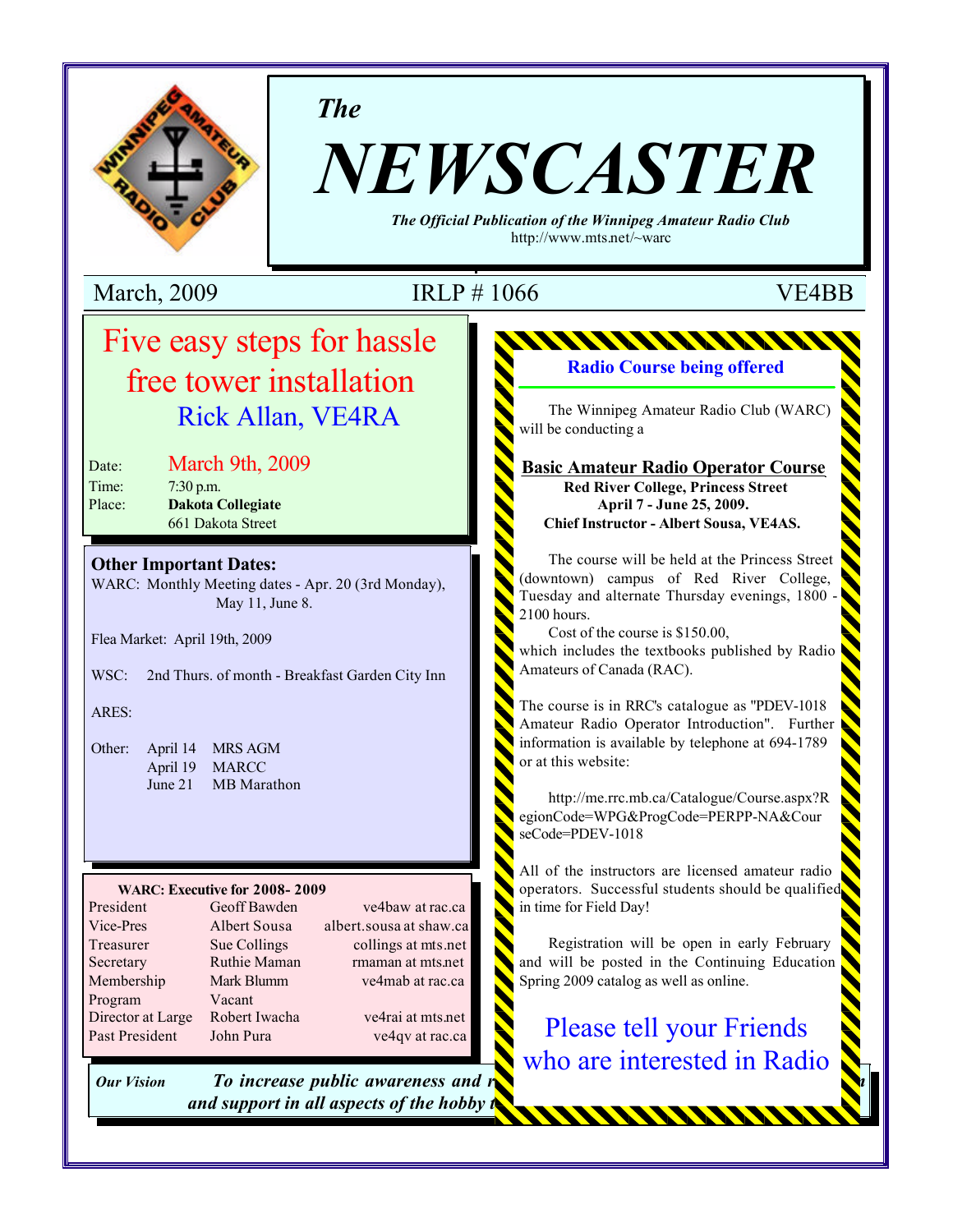| Freq        | Prov/         |                             | <b>UTC</b>         |  |
|-------------|---------------|-----------------------------|--------------------|--|
|             | <b>State</b>  |                             |                    |  |
| 7.055       | <b>MB</b>     | <b>Trans Prov</b>           | 17:00 local        |  |
| 3.747       | MB            | <b>Evening Phone</b>        | 19:00 local        |  |
| 3.937       | ND            | North Dakota                | 00:30              |  |
| 3.735       | <b>SK</b>     | <b>SK Public</b><br>Service | 01:00              |  |
| 3.750       | <b>NWON</b>   | NW Ontario                  | 01:15              |  |
| 3.700       | AB            | AB Public<br>Service        | 01:30              |  |
| 3.660       | MB, SK,<br>AB | Prairie Traffic             | 01:30              |  |
| 7.055       | <b>MB</b>     | <b>Trans Prov</b>           | 08:00 local        |  |
| 3.743       | MB            | Mb Morning<br><b>WX</b>     | 14:30              |  |
| 14.140      | CA            | Trans-Canada                | 18:00              |  |
| 7.055       |               | Aurora                      | 23:00              |  |
| 3.860       | <b>MN</b>     | Minnesota                   | 23:00              |  |
| 145.450     | <b>WW</b>     | <b>MB IRLP</b>              | 02:00<br>Wednesday |  |
| $147.390 +$ | <b>MB</b>     | Morning                     | 09:00 Local        |  |
| $147.390 +$ | <b>MB</b>     | MRS Thursday                | 21:00 Local        |  |
| $147.390 +$ | <b>MB</b>     | <b>MRS</b> Sunday           | 21:00 Local        |  |
|             |               |                             |                    |  |
|             |               |                             |                    |  |
|             |               |                             |                    |  |
|             |               |                             |                    |  |
|             |               |                             |                    |  |
|             |               |                             |                    |  |
|             |               |                             |                    |  |

**Amateur Radio Service Centre** Industry Canad P.O. Box 9654, Postal Station T Ottawa, Ontario, K1G 6K9 Telephone: (613) 780-3333 Toll free: (888) 780-3333 Fax: (613) 998-5919 E-mail: spectrum.amateur@ic.gc.ca http://strategis.ic.gc.ca/epic/internet/insmt-gst.nsf/en/h \_sf01709e.html

**IRLP Node** 1066 145.450 MHz -600 KHz (VE4WRS) Comments or if you just want to reach us :

**Winnipeg Amateur Radio Club C/O VE4WSC 598 St. Mary's Road Winnipeg, MB R2M 3L5**

38. 38. 38. 38. 38. 38

#### **The IARU President and Vice President confirmed.**

Following a worldwide balloting that ended on February 10th, the IARU International Secretariat announced today the ratification's of the nominations of Timothy S. Ellam, VE6SH/G4HUA, to serve as President of the IARU for a five-year term beginning on 9 May 2009 and of Ole Garpestad, LA2RR, to serve as Vice President of the IARU for a five-year term also beginning on 9 May 2009.

Mr Ellam, a long time Canadian Amateur residing in Calgary, Alberta, was until now Vice President of the IARU. He is well known in the Canadian Amateur administration circles as he has been active with RAC and its proceeding organizations for many years. He will be replacing Dr Larry E. Price, W4RA, who has been IARU President since 1998 and has decided to retire at the end of his current term in May. Mr Garpestad, a resident of Oslo, Norway is presently President of the IARU Region 1. He also has a long history of working for Amateur Radio at different levels over the years. Our congratulations to Tim and Ole and we are looking forward to working with them.

#### **E-Magazines**

#### *Extracted from the Red River Radio Amateurs*

Everyone likes to get things for free, especially hams. Having said that, here are a few of free ham oriented e-magazines out there that some of you might be interested in:

- $\hat{\otimes}$  Ham-Mag a French e-mag (in English emailed to you) http://www.ham-mag.com
- $\circledast$  World Radio (recently purchased by CQ Magazine e-mailed or read it online) http://mailman.sunserver.com/mailman/listinfo/ WorldRadio-L OR http://www.cq-amateurradio.com com/WorldRadio.html
- SATMagazine For those interested in satellites (not specifically about ham radio, but usually has ham articles - read it online)

http://www.satmagazine.com/cgi-bin/display\_edition.cgi

There are two types of e-magazines; subscription (i.e. It shows up in your in-box), and those that you read online. The online mags are self-explanatory, and the subscription ones are just that. All you have to do is send them your e-mail address to subscribe, and you' in....

## *What have you done to "promote amateur radio this week"*

 That line we credit to an old News stalwart, Peter Parker with using in his old VK1 and VK3 casts many years ago and it still stands true *-WIA*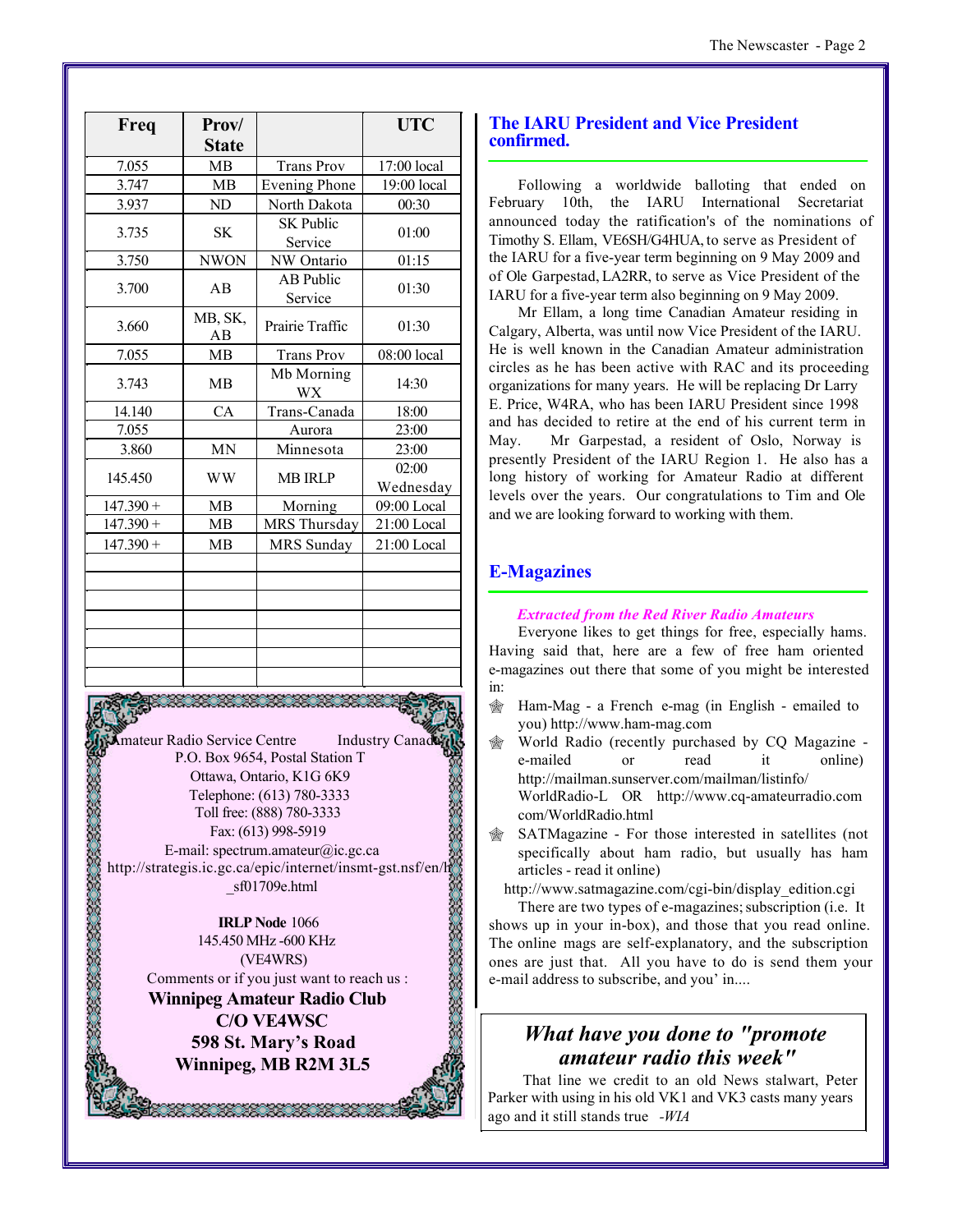#### **WPGARES By Jeff, VE4MBQ -Emergency Coordinator**

Best wishes to Don Mackinnon VE4DJ – he recently stepped down as the Section Emergency Coordinator (SEC) for Manitoba ARES after approximately 14 years in that position. Congratulations to long-serving Winnipeg ARES member Don Gerrard VE4DWG – Don G. was recently appointed as SEC by Manitoba Section Manager Jan Schippers VE4JS, the Manitoba ARES Executive was unanimous in "nominating" Don G as SEC. Kent VE4KEH will be taking over as Web-Master for WPGARES, something that Don G. did very well for very long.

Thanks to VEs SE, TRO, JNF and VG for digging our Boler Trailer out of the snow in Victor's backyard and thanks to Tom for taking it in for servicing.

Melanie Swenarchuk, 311 Contact Centre Manager provided us with a very comprehensive presentation on the new 311 Contact Centre at our FEB General Meeting. AEC Bob Poole VE4MAQ gave a very brief explanation of what our role will be during Klondike Derby 7, 8 MAR at Camp Amisk.

As previously reported, the "VE4EMO Team" will be operating VE4EMO during the next few monthly ARES Readiness Nets as a re-familiarization exercise. In JAN VE4s GWN, HK & MAQ operated VE4EMO. In FEB VE4s MMG, SE & XYL were scheduled. Two WPGARES members are scheduled to attend the WEM Course in 17-19 MAR – the May session is now filled up but there are session in mid-OCT & mid-NOV that we can book two members into

So far the preliminary Flood Forecast suggests few problems for residents of Winnipeg as long as there is no significant precipitation. Things could change. In the event that the situation is expected to deteriorate significantly in Winnipeg or alarmingly in rural areas we will run a separate "All-Amateur" meeting for Amateurs who might want to get involved in communications for Flood Operations – if we advertise such a meeting and you have an interest please attend. It was very frustrating in 1997 that less than 6 non-ARES operators attended the "All –Amateur" meeting yet a huge number ultimately volunteered and there was no efficient way left to brief them.

Recruitment of volunteer operators for the 2009 Manitoba Marathon SUN 21 JUN continues. Ideally we will have a close to final roster in place by 1 MAY. The time

commitment is approximately 0600-1300h on Fathers' Day as well as a mandatory Amateur Radio briefing 1900-2030h TUES 16 JUN.

Our next General Meeting is TUE 17 MAR 1900h at Sir Wm Stephenson Library 765 Keewatin Street. Dick Maguire VE4HK will be reviewing Message Handling and focusing on our Tactical Message Form. Anyone wishing to donate an item or items for the Silent Auction to support WPGARES please contact Rosi VE4YYL via e-mail: ve4yyl@rac.ca or on the air on VE4WPG.

### **International Ham Fest #46 July 10, - 12, 2009**

VE4QK has confirmed the same special camping rates as last year. To get the special rates you have to identify yourself as attending IHF.

Border Crossing Info (Effective June 01, 2009) This is my interpretation of the situation "NOT" the official word !

- $\mathcal{V}$  Canadians only entering the International Peace Garden and then re-turning to Canada should only need a drivers License and one other piece of identification. A passport , or enhanced Driver license is not required.
- $\mathcal{I}$  Canadians entering the USA at a Port of Entry (from Canada or the International Peace Garden) will need either a Passport or an Enhanced Driver's Licence.
- $\mathcal{V}$  US residents who go only to the Peace Garden and do not cross the Canadian border will need a birth certificate and photo ID.

June 1, 2009 -ALL U.S. and Canadian citizens over the age of 15 traveling between the U.S. and Canada, Mexico, Central and South America, the Caribbean, and Bermuda by land or sea (including ferries), will be required to present a valid passport, Nexus, Fast card or other documents as determined by the Department of Homeland Security although teens 16-18 years old who are traveling as part of an adult-sponsored school, religious, cultural or athletic group, will be allowed entry with just a copy of their birth certificate

US residents wanting more info can go to: http://www.mts.net/~holderr/pgusinfo.pdf Manitobans wanting info on the EDL go to: http://www.mpi.mb.ca/EIC/EIC.html

**Amateur Radio** ~ *A Community Resource*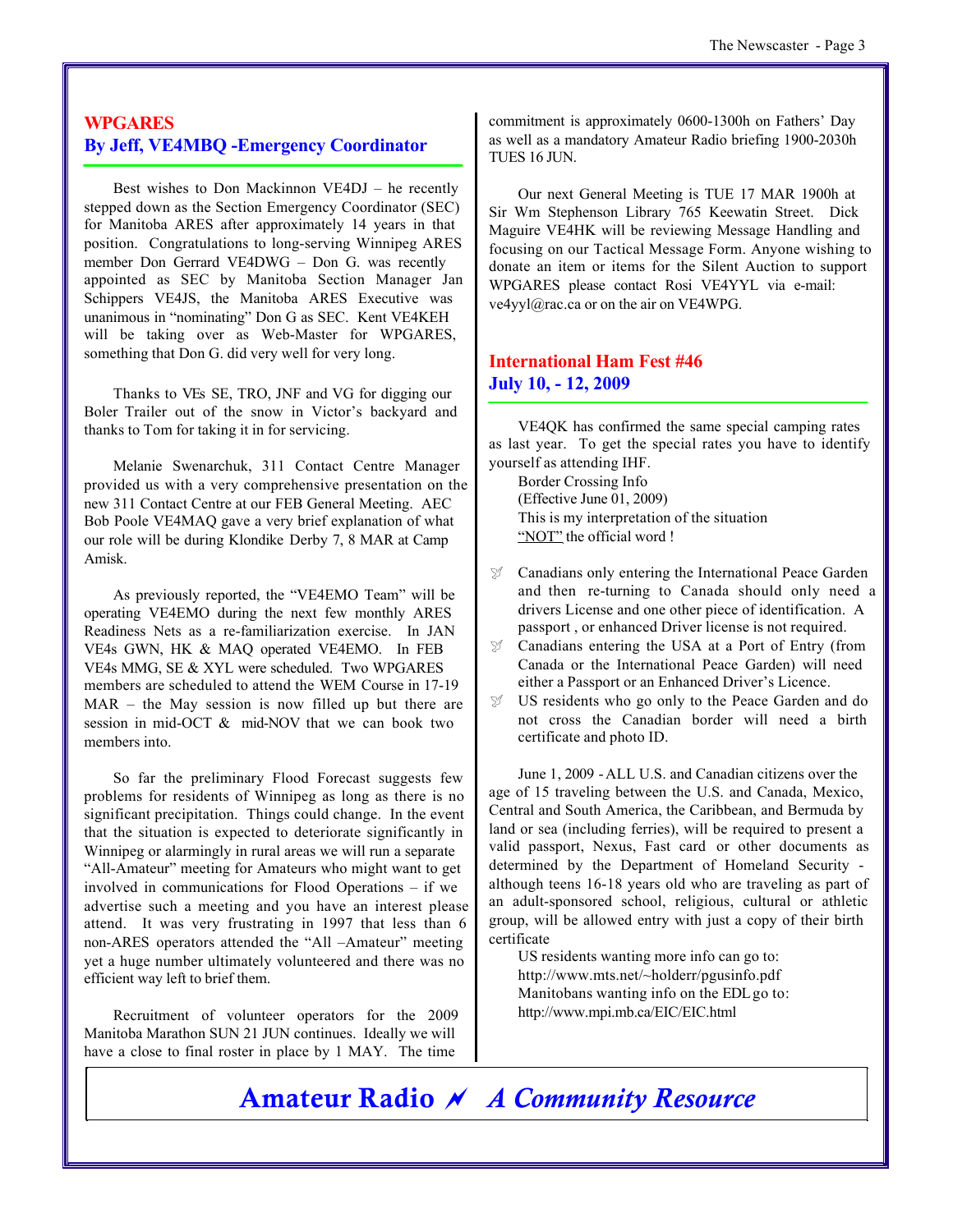#### **News from the Net**

#### *A NEW THREAT TO 24 GHz IN EUROPE*

Potentially a new threat to amateur and amateur satellite operations in the 24 Gigahertz band in Europe. The European Commission has put out a call for public input and comment to prepare for a fundamental review of a decision made in 2005. This, for harmonization of the 24 Gigahertz radio spectrum for the time-limited use by automotive short-range radar equipment. In other words, unlicensed devices such as Short Range Radar and the like. Hams in Europe see this as an opportunity for commercial interests to extend, possibly indefinitely, what they see as the inappropriate use of 24 Gigahertz for these applications and are organizing their opposition to this use of the band. (EU Radio Spectrum Policy, Southgate)

#### *Hams can help NASA*

Chris St. Cyr of the Goddard Space Flight Centre says that experienced ham radio operators can participate in the historic STEREO mission to see the far side of the sun by helping NASA capture STEREO's images. The busy Deep Space Network downloads data from STEREO only 3 hours a day. That's plenty of time to capture all of the previous day's data, but NASA would like to monitor the transmissions around the clock. Goddard are putting together a 'mini-Deep Space Network' to stay in constant contact with STEREO. The two spacecraft beam their data back to Earth via an X-band radio beacon. Anyone with a 10-meter dish antenna and a suitable receiver can pick up the signals. The data rate is low, 500 bits per second, and it takes 3 to 5 minutes to download a complete image. NASA encourages people with X-band antennas to contact the STEREO team.

#### *CANADIAN SPECIAL EVENT CALLSIGNS*

To celebrate 50th anniversary of the opening of the St. Lawrence Seaway, look for Canadian amateurs to use the following prefix between April 1st and May 31st:  $XL \rightarrow VA XN \rightarrow VO$  $XM$  -> VE  $XO$  -> VY

#### *VP - 400 anniversary*

2009 is the 400th anniversary of the settlement of Bermuda by Sir George Somers. most local organizations are having an event of some kind during the year. The Radio Society of Bermuda has been issued with a special call sign that can be used all year, it is VP9400/xx. The xx suffix is the operator's call sign, i.e. VP9400/LP. There are a few novice licence holders who have a 3 digit suffix, i.e. VP9400/NMT. Special pictorial postcards will be used to QSL. -- Radio Society of Bermuda.

#### *VE4DJ - Director of Planning for MEMO*

Don Mackinnon, VE4DJ, has become the Director of Planning for the Manitoba Emergency Measures Organization. A lawyer and former police officer, Don has been the RAC Manitoba Section Emergency Coordinator for some 12 years and this week gave up that appointment in order to address his new EMO role. Besides his many other contributions to Amateur Radio, Don chaired the RAC National Training Resource Group, commissioned by the RAC Vice President for Field Services in August, 2006. Many recommendations and suggestions came from that Group, with a number of them subsequently implemented. RAC extends sincere thanks to Don for his past support and best wishes in his new post. *-- RAC*

#### *Amateur Radio Operates Again on Midway Atoll:*

The US Fish and Wildlife Service (USFWS) has announced that they would once again allow Amateur Radio operators the opportunity to operate from Midway Atoll, the first time that USFWS has allowed amateurs to operate since 2002. Amateur Radio operations will be permitted for two weeks only, from October 5-19, 2009. "Radio operation will be allowed only within a designated area on the north side of Sand Island and the use of portable generators will not be permitted," said Midway Atoll Refuge Manager Matt D. Brown. "There is 120 V power available at the operation site. Any modifications to the island power grid/infrastructure must be approved in advance and be paid for entirely by the radio operators. Midway Atoll is located in the North Pacific Ocean, approximately 1250 miles northwest of Honolulu. *--WIA*

#### *40 metres in South Africa*

The South African Radio League has received assurances from their telecommunications regulator that the issue of making 7,100 to 7,200 KHz available to radio amateurs as of 8th March should be finalized by the end of January. --WIA

#### *Updated Contest Mapping Tool*

Some exciting news about EI8IC's unique Contest Log Mapping Tool - its now completely FREE to use, and its just been updated with the results of 35 new contests. Working from an online database of ALMOST ONE MILLION W/VE callsigns past and present, LogView plots the QSOs in a Cabrillo-format contest-log on to one of 8 different maps of North America. Essentially a post-contest log visualization tool for analyzing contest performance, LogView is also useful in defining gaps in your antenna coverage, by comparing the positions of entrants to the contest against those entrants actually contacted. All the maps you create can be saved for offline viewing and detailed future analysis - full details on the website.http://www.mapability.com/ei8ic/logview --WIA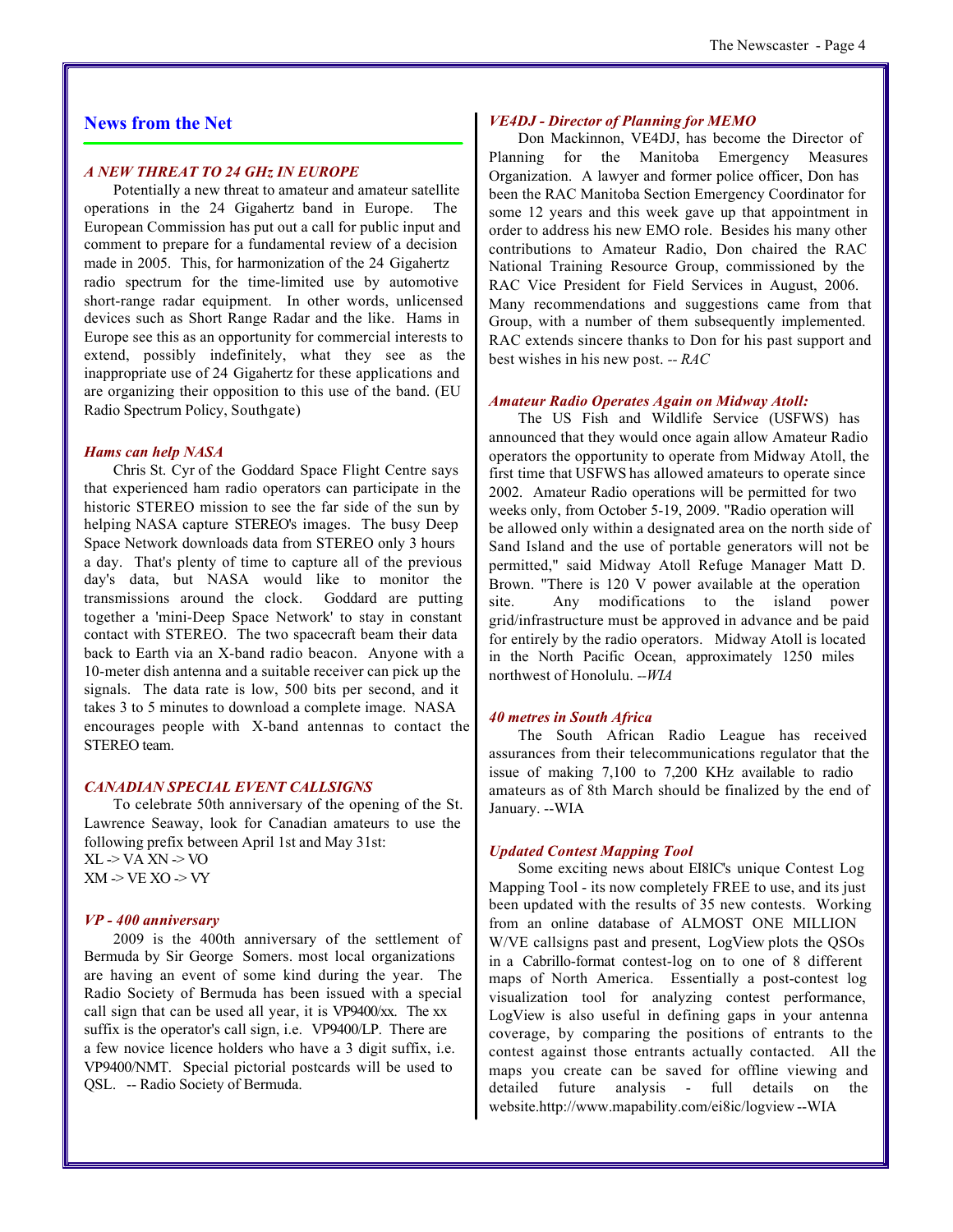Get Ready for World Amateur Radio Day on April 18

Each year on the anniversary of its founding, April 18, the International Amateur Radio Union (IARU) marks World Amateur Radio Day. On this 83rd anniversary of its inaugural meeting in Paris, the IARU dedicates World Amateur Radio Day to the future of Amateur Radio with its theme, "Amateur Radio: A Foundation for Technical Knowledge." It is no secret that many professionals in the field of radio, TV, communications and electronics have started their technical education as young radio amateurs. Although Amateur Radio has a different face nowadays -- Digital Communications, Voice over Internet Protocol, Satellite up- and downlinks and more -- it is even of greater value as a foundation for technical knowledge for youngsters. And much more -- it is and should be used as a unique attraction for future young radio amateurs. World Amateur Radio Day provides an occasion to promote and publicize Amateur Radio. Amateur Radio clubs are encouraged to find suitable ways of celebrating World Amateur Radio Day. Many ways can be considered - inviting youngsters to visit radio clubs, showing up on the air with a special callsign, organizing a station in a public area with media coverage or publicly honouring amateurs who have made significant contributions. Whatever method is chosen, clubs should think about publishing a press release for the media, giving the background to World Amateur Radio Day and promoting the value of Amateur Radio as a foundation for a technical career. "World Amateur Radio Day" APRIL 18 --WIA

#### *ANTARCTIC ACTIVITY WEEK*

The Worldwide Antarctic Program has announced that the fifth Antarctic Activity Week will be held from 18 to 24 February. The aim of this annual event is to promote worldwide interest in the Antarctic continent. An official amateur call sign OPØLE is assigned to Princess Elizabeth base (IOTA AN-016, 71°57'S and 23°20'E). Paul, ON3PC will be operating from the base until February 15. He is working at the base as a plumber/boiler-mechanic and also in-charge of the communications. After 40 years of silence, Belgium is back on air from Antarctica. Best frequencies are on the Antarctic DX net 23:00z every Saturday and Sunday on 7.078 MHz. Also check 14.160 MHz, 14.188 MHz and 14203 MHz from 16:00z. --WIA

#### *4-metres in Denmark*

As of 1st of January 2009, Danish radio amateurs can also use the 70,225 MHz channel, i.e. the segment 70,2125 - 70,2375 MHz. This also means that two smaller segments are now joined into one segment 100 KHz wide. For more details see the Danish band plan: www.70mhz.org/bandplan\_oz.htm --WIA

#### *NEW STUDY SAYS SOLAR STORMS COULD BRING DISASTER*

A new study from the National Academy of Sciences outlines dire consequences on Earth for a worst-case scenario giant solar storm. Scientists involved in the study say that damage to power grids and other communications systems could be catastrophic. Even ham radio would be affected. Solar activity is expected to rise sharply in coming years and what is known as severe space weather will ramp up a year or two before the peak in 2012. Once it hits Earth it can disrupt power distribution grids and cause blackouts and also downgrade both terrestrial wire-line and satellite to ground communications. --arnewsline

#### *BBC interviews UK CubeSat builders*

A recent episode of the BBC Radio 4 show Material World met students from the University of Leicester in the UK who are building their own CubeSat.A podcast is now available. It was originally broadcast Thursday 8th January and the Podcast can bedownloaded from

http://www.bbc.co.uk/radio4/science/thematerialworld.shtml

#### *Japan to launch amateur satellites*

A constellation of seven tiny Cubesat amateur radio satellites is being launched by Japan. The satellites are secondary payloads on board the GOSAT IBUKI satellite. The original launch date of 22 January was postponed until the 23rd due to weather conditions at the launch site --RSGB

#### *NEW ZEALAND gets 7.1 - 7.2 MHZ PRIMARY*

The New Zealand telecommunications regulatory authority has announced that nations amateur radio service will be given Primary access to 7.1 to 7.2 MHz after March 29th. The Ministry of Economic Development says that its making the change in accordance with the ITU's latest Radio Regulations. The latest ones published last year state that the use of 7.1 to 7.2 MHz for Broadcasting services will cease after March 29th 2009. --WIA

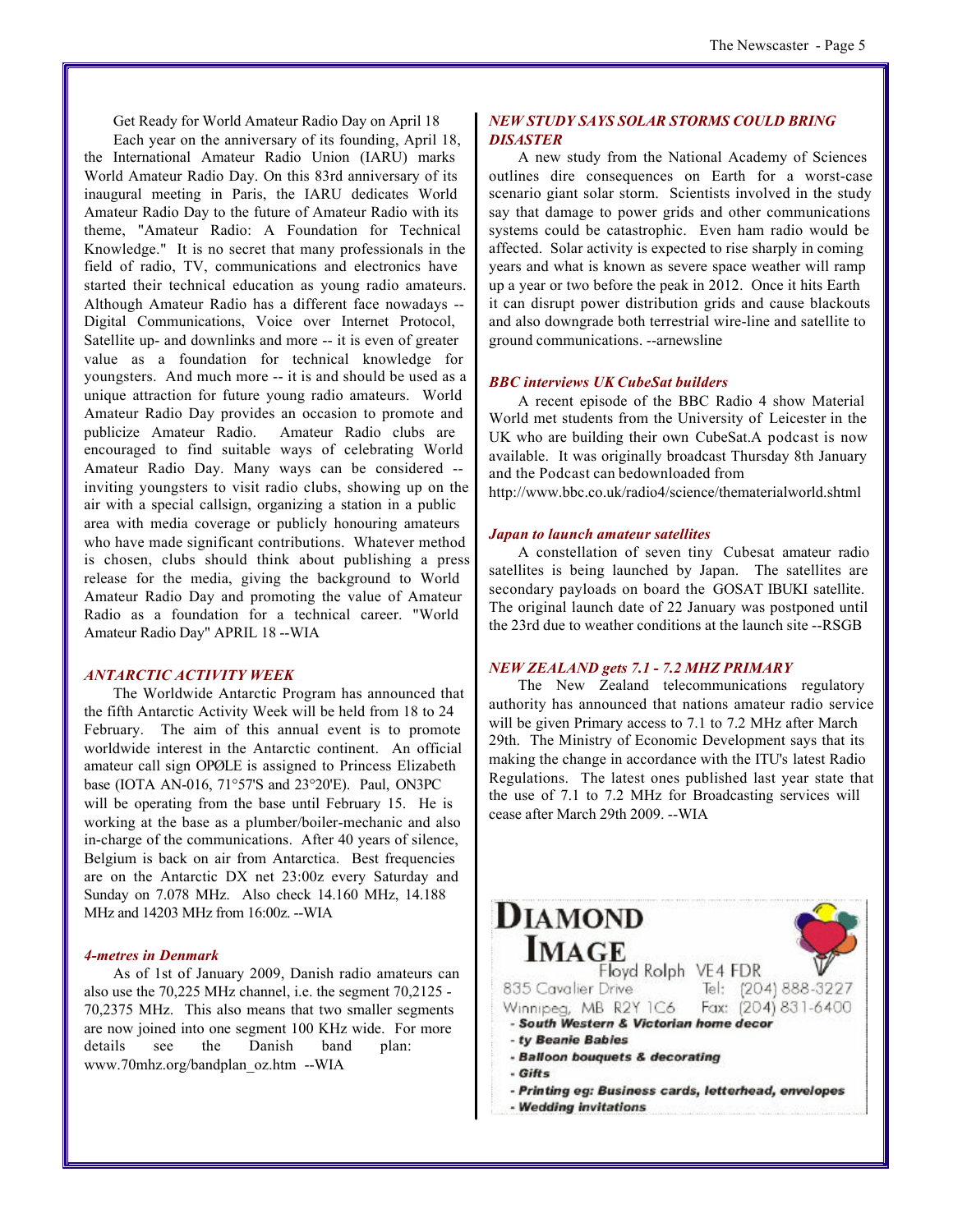#### **OPERATING PRACTICE Extracted from a document by Mark - ON4WW**

#### *14. THE USE OF QRZ AND QUESTION MARK*

Some DX stations and DXpedition operators have a bad habit of not frequently identifying. This habit asks for problems.

DXers tuning the bands (especially those not logged in to a DX Cluster) hear a station, but not his callsign. After a while they transmit 'QRZ' or '?' or 'CALL?' on CW, and 'QRZ' or 'What's your/his call?' on SSB. This is most annoying; when the DX station works SPLIT he can't hear this. The pileup stations are transmitting on a different frequency and are disturbed by the one transmitting 'QRZ' or '?' or 'CALL?'. Result: the feared 'cops' surface. Chaos follows.

If you want to avoid chaos, follow rule number one of DXing: LISTEN. Don't ask 'QRZ', '?', 'What's your/his call?'. It won't help you in figuring out the callsign of the station.

'QRZ' in this case is being used incorrectly as well! QRZ means: Who is calling me?

#### *15. HOW TO CALL A CONTEST STATION*

Before entering a contest or calling a contest station, thoroughly read the rules of that specific contest. In some contests you cannot contact all participants due to the nature of the contest. It is somehow embarrassing if you call a station who does not want and cannot work you at that moment in time due to the contest rules. In such cases the logging software even prevents the operator from logging you. Here are some tips:

- I. a contest station wants to work as many stations as fast as possible. The message is: keep it short!
- II. Never give your callsign twice when calling a contest station. Once is sufficient;
- III. if the contest station copied your complete callsign, do not repeat your callsign and just give him the required contest report;
- IV. if the contest station returns to someone else: BE QUIET, BE SILENT!

#### *16. DX CLUSTERS*

A controversial theme. Most love 'em; some dislike them.

It is striking how many incorrect 'DX spots' are being posted. When spotting DX, before hitting the ENTER button: check all data, correct any typos.

A DX Cluster also has an 'ANNOUNCE' function. Many operators 'mildly abuse' this function to air their frustrations, moan and to ask for QSL information. Air their frustrations, moan? Here are some recent spots and announcements observed during the 3Y0X expedition (and also on numerous other occasions):

- ü 'I've been calling for 3 hours and still no QSO'
- been listening for 5 hours, not a peep. Bad expedition!'
- bad operators, they have no clue about propagation'
- 'why not SPLIT?'
- 'please RTTY'
- ü 'BINGOOOOO!'
- 'New one !!!'
- ü 'My #276 !!!'
- ü 'Europe PLLEAASEE'
- ü etc. etc.

This doesn't make sense. The added value is nil. A DX Cluster is a tool to spot DX, period. The commentary field can be used to give info about the SPLIT frequency used, QSL manager etc.

 $DX$  Cluster =  $DX$  spots, with possible relevant information which has added value for all DXers.

Need QSL info? Give the command 'SH/QSL callsign'. If there is no QSL database on your DX Cluster: 'SH/DX 25 callsign'. The last 25 spots of this station will be shown, and usually one of the commentary fields mentions 'QSL VIA'. Even better is the command :'SH/DX callsign QSL info'. This will show the last 10 spots of that callsign with QSL info in the commentary field. If the DX Cluster can't provide you with any QSL info, it is good practice to consult any of the internet QSL websites.

Don't project your frustrations on others. Invest more time in improving your station or operator skills.

Spots with commentary such as 'Worked 1st call' and 'Worked with 5 W' say nothing about the signal of the DX station, but everything about the ego of the DXer who made the spot.

Many DX spots can be observed of stations spotting themselves or their chat partner, to pass a personal message in the commentary field. This is not to be done!

Spotting a PIRATE station? A PIRATE doesn't deserve our attention, don't spot him.

If you spot stations, such as our friend Pipo, what do you reckon will happen? Right, don't spot him.

Summary: make correct DX spots. Don't annoy your fellow hams with your frustrations. Nobody really cares about the state of your ego, but everybody will enjoy useful information such as SPLIT frequency and QSL Manager info. Use the DX Cluster functions in a correct manner. If you don't know them, look them up. The manual usually can be found on the DX Cluster by typing 'SH/HELP'. Read the manual.

Attention: the entire DX Cluster community reads your spot! It is very easy to build a bad reputation. It is just as easy to build a good reputation.

For our pure amusement, the following Cluster Monkey link(http://www.kh2d.net/dxmonkey.cfm) is recommended. The message is clear.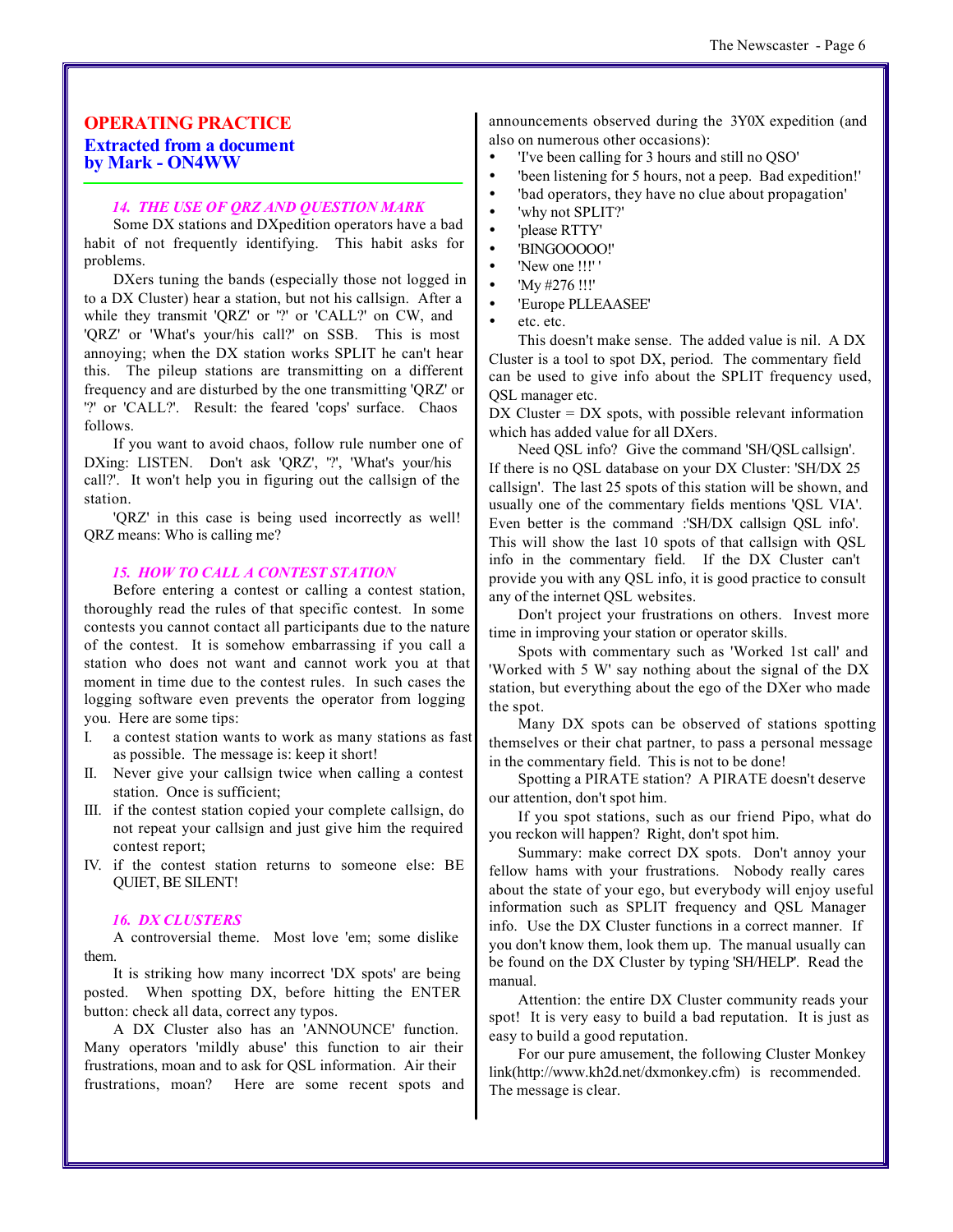#### *17. TIPS FOR DX STATIONS AND DXPEDITIONS*

Do you enjoy a combined family and radio holiday ? Or are you working abroad and 'radio activity' is an option? Or perhaps you are totally nuts (according to your XYL) and prefer spending your money on a DXpedition? Odds are you will make transmissions from a 'wanted' entity. The more wanted, the more chances you'll have to encounter situations as above mentioned: 'cops', nobody listening to your instructions, etc. It is very important that YOU control the situation, and keep it under control.

- I. If going on holidays to Spain or France you won't create big pileups;
- II. if you're heading for the Baleares, Crete or Cyprus, the pileup fever will surface and you'll get quite some callers;
- III. your job takes you to Iran and you get lucky to operate from that entity, take a seat and start sweating!
- IV. If you manage to set sail for Scarborough Reef and fire up a DXpedition adventure, the pileups will be awesome... 'fasten your seatbelts'!

How can you control a pileup and keep control? Indeed, while not a simple assignment, it is totally feasible. Here are some tips:

- I. mention your callsign after each and every QSO. If you are blessed with a real long callsign such as SV9/ON4ZZZZ/P, at least mention it after every three QSOs;
- II. if you are working simplex and notice you can't pick out complete callsigns or those you are calling are not coming back to you anymore, immediately switch to SPLIT mode;
- III. when switching to SPLIT mode make sure your QSX (listening) frequency is not in use! Be careful not to ruin an ongoing QSO;
- IV. when working in SPLIT mode, announce this fact after each QSO. Indicate which split you are using. CW example: UP 1, UP 1-2, UP 5. On SSB: listening 5 up, listening 5 to 10 (KHz) up;
- on CW SPLIT listen at least 1 KHz up (or down). Better is 3 KHz, to avoid possible key clicks on your TX frequency => no excuse for 'cops' to intervene;
- VI. On SSB SPLIT listen at least 5 KHz up or down your TX frequency. It is quite astonishing how 'wide' some SSB signals are. If you take a SPLIT of only 2 or 3 kHZ these signals may interfere and splatter on your TX frequency;
- VII. keep the SPLIT window as narrow as possible, don't claim unnecessary spectrum just for yourself;
- VIII. if on SSB you managed to pick out a partial and not complete callsign (happens often in a big pileup), give a report to the partial callsign e.g. 'Yankee Oscar 59';
- IX. on CW do not send a 'question mark' when returning to a partial callsign. For some obscure reason the majority of (undisciplined) pileup callers take a 'question mark' as the sign to start transmitting again, although the

partial callsign does not resemble their callsign. Example: 3TA, 599. Not: ??3TA, 599. In the latter case, the pileup WILL start calling again;

- X. on SSB and CW (and digimodes): if at first you gave a report to a partial callsign, be sure to transmit the complete callsign so the operator knows you logged him and not someone else. Some inexperienced DX stations do as follows: TA, 59. OH3TA returns with his callsign several times and gives a report. The DX station comes back and says: QSL, tnx, QRZ? Of course OH3TA is left in the dark as to whether he has been logged or not. The DX station should have said: OH3TA, tnx, QRZ?
- XI. once you have given a report to a partial callsign, stick with that station until you manage to get his complete callsign. A pileup can be very undisciplined. If they notice you stick with the partial callsign until you have the complete callsign, they will understand their continuous calling has no effect on you, and they will eventually show a bit more discipline. If on the other hand you drop the partial callsign to work another station, you have lost the battle and chaos will rule;
- XII. if a pileup becomes too undisciplined, go QRT, change your TX frequency or move to another band;
- XIII. always stay 'cool' and don't start shouting at the pileup;
- XIV. don't work 'two-letter callsigns'; tell them you only want to hear complete/full callsigns;
- XV. in SPLIT mode, when you notice the stations you return to are not responding, listen on your TX frequency, chances are someone is jamming you (e.g. 'cops');
- XVI. on CW on the higher bands, a transmit speed of 40 wpm is about the limit the pileup can cope with. On the lower bands (160 to 40m) the maximum speed to use depending on conditions - is between 20 and 30 wpm;
- XVII. always inform the pileup about your moves. If you go QRT, tell them. Are you up for a pitstop in the little shack, tell them: QRX 5 (QRX 5 minutes, standby). If you QSY to another mode or frequency, tell them. It is very annoying for a pileup not to know what your next step will be. After all, they want to work you and like to be informed about your activities. 'You are hot'!

If a pileup grows too big on you, you may decide to work by continent/region or by numbers. Working by continent/region means you call only one specific continent (e.g. Europe) or region (Northern Europe, West Coast USA), while the DXers in the other continents/regions have to standby. Working by numbers means you call the stations by the number in their callsign (0-9). This way of operating is generally not recommended. Large groups of operators are sitting idle, nervously waiting until it is their turn to call you. While waiting, they have no guarantee you will call their continent or number; you can go QRT at any time. Hence they are nervous. And nervous people can quickly turn into nasty 'cops'. If you work by numbers, 90% of the pileup is sitting idle!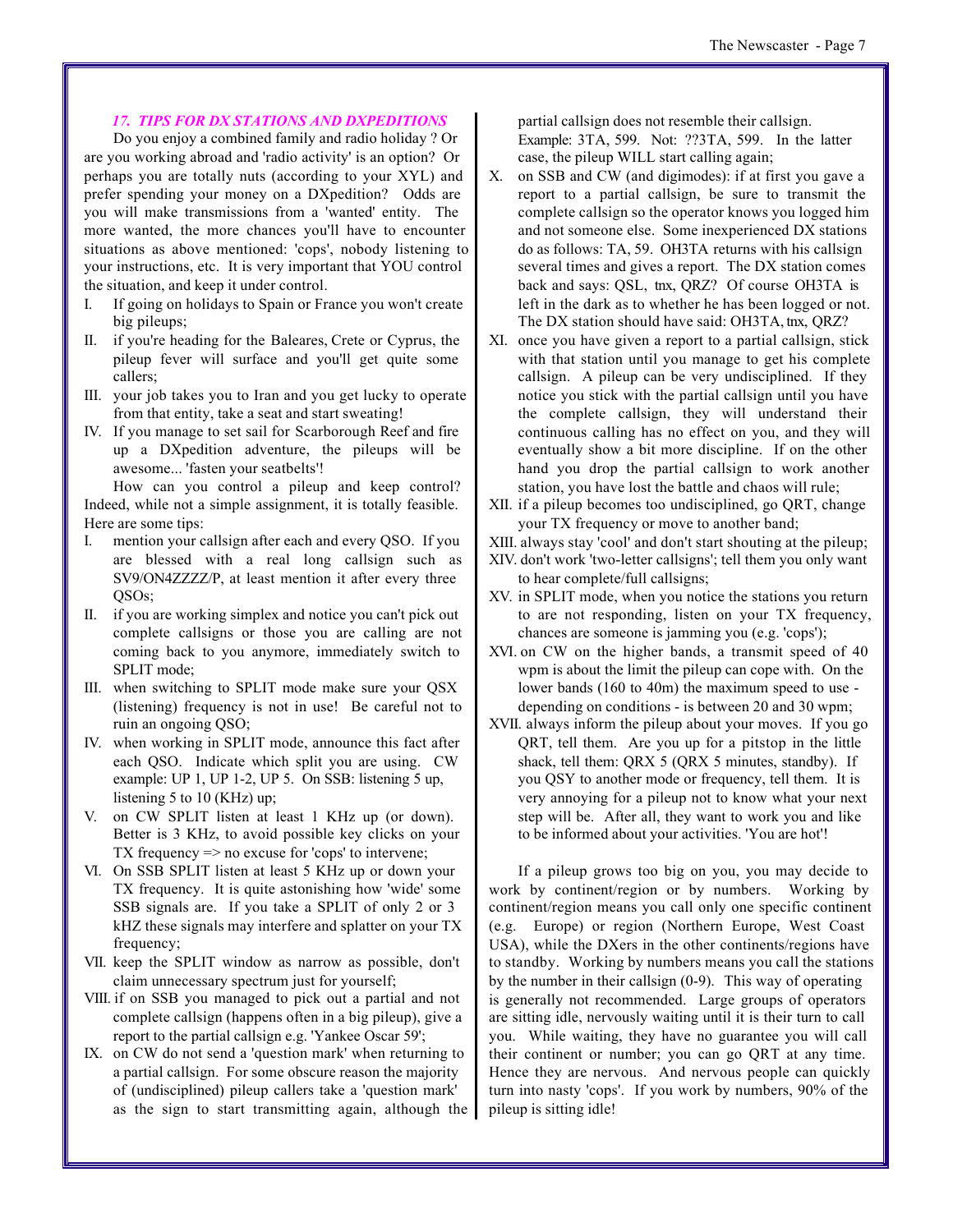However, to cope with a big pileup, this way of operating may assist operators who are in the learning curve.

The one real advantage of working by continent/region is to give areas of the world that normally have poor propagation towards you, the chance to get through.

Some things to keep in mind when working by continent/region:

- I. use this technique to reach areas with poor propagation towards you;
- II. when using this technique because the pileup is too big for you to handle, rotate quickly between continents;
- III. inform the other continents/regions about your plans: are you going to work JA only for 10 minutes, will you work EU next, then NA? Tell them.
- IV. When the pileup gets smaller and smaller, return to normal operating practice and work all continents/regions simultaneously

Some things to keep in mind when working by number:

- once you started a number sequence, finish it. Sometimes operators stop in the middle of a sequence to go QRT or return to operating without using numbers: be assured, you do not get the sympathy of the pileup by doing this!
- II. start the sequence with number 0 (zero), continue with 1-2-...-9 and start with 0 again;
- III. don't use the number 'jumping' technique: 0-5-2-3-8-4-…the pileup will hate you.
- IV. Work a maximum of 10 stations per number, always work an equal amount of stations per number.
- V. Inform the pileup on how many stations you will work per number and repeat this information each time you switch to the next number.
- VI. Remember, 90% of the pileup is sitting idle, 'cops' will transmit on your frequency. Avoid working by numbers if you can.

Besides working by continent/region or number, some operators try working by countries. This is to be avoided at all times. Repeat, do not do this, you will attract 'cops' of all the 'idle sitting' nations. You will certainly fail to call each of the 335 different DX entities, so why even think about using this silly technique?

Final remark: one of the most important points when running a pileup is to maintain the same RHYTHM throughout the operation. If you master this you will be much more relaxed, as well as the pileup. The most important point though: enjoy yourself!

#### **Contest Calendar**

#### *Extracted from http://www.sk3bg.se/ & http://www.hornucopia.com/contestcal*

#### *March*

| 0000Z |                                                                                                 | <b>RTTY</b>                                                                                                                                                                                                                                                                                                                                                                                                                                                                                                                                                                      |
|-------|-------------------------------------------------------------------------------------------------|----------------------------------------------------------------------------------------------------------------------------------------------------------------------------------------------------------------------------------------------------------------------------------------------------------------------------------------------------------------------------------------------------------------------------------------------------------------------------------------------------------------------------------------------------------------------------------|
| 0800Z | Open Ukraine RTTY CS High band                                                                  | <b>RTTY</b>                                                                                                                                                                                                                                                                                                                                                                                                                                                                                                                                                                      |
| 1700Z |                                                                                                 | CW/SSB                                                                                                                                                                                                                                                                                                                                                                                                                                                                                                                                                                           |
| 1500Z | JLRS Hina 3.3                                                                                   | All                                                                                                                                                                                                                                                                                                                                                                                                                                                                                                                                                                              |
| 0200Z | <b>ARS</b> Spartan Sprint                                                                       | CW                                                                                                                                                                                                                                                                                                                                                                                                                                                                                                                                                                               |
| 1900Z |                                                                                                 | CW                                                                                                                                                                                                                                                                                                                                                                                                                                                                                                                                                                               |
| 0230Z |                                                                                                 | <b>CW</b>                                                                                                                                                                                                                                                                                                                                                                                                                                                                                                                                                                        |
| 1800Z | 10 meter NAC                                                                                    | CW/SSB/FM/Digi                                                                                                                                                                                                                                                                                                                                                                                                                                                                                                                                                                   |
| 0000Z | <b>ARRL</b> International DX                                                                    | SSB                                                                                                                                                                                                                                                                                                                                                                                                                                                                                                                                                                              |
| 1200Z | DIG QSO Party (10-20 m)                                                                         | SSB                                                                                                                                                                                                                                                                                                                                                                                                                                                                                                                                                                              |
| 1400Z | Oklahoma QSO Party                                                                              | All                                                                                                                                                                                                                                                                                                                                                                                                                                                                                                                                                                              |
| 1800Z | <b>SOC Marathon Sprint</b>                                                                      | CW                                                                                                                                                                                                                                                                                                                                                                                                                                                                                                                                                                               |
| 0000Z | <b>SKCC Weekend Sprintathon</b>                                                                 | CW                                                                                                                                                                                                                                                                                                                                                                                                                                                                                                                                                                               |
| 0700Z | DIG QSO Party (80 m)                                                                            | SSB                                                                                                                                                                                                                                                                                                                                                                                                                                                                                                                                                                              |
| 0700Z | <b>UBA</b> Spring                                                                               | CW                                                                                                                                                                                                                                                                                                                                                                                                                                                                                                                                                                               |
| 0900Z | DIG QSO Party (40 m)                                                                            | <b>SSB</b>                                                                                                                                                                                                                                                                                                                                                                                                                                                                                                                                                                       |
| 1100Z | DARC 10 m Digital "Corona"                                                                      | Digi                                                                                                                                                                                                                                                                                                                                                                                                                                                                                                                                                                             |
| 1200Z | NSARA(1)                                                                                        | CW/SSB                                                                                                                                                                                                                                                                                                                                                                                                                                                                                                                                                                           |
| 1300Z | Oklahoma QSO Party                                                                              | All                                                                                                                                                                                                                                                                                                                                                                                                                                                                                                                                                                              |
| 1800Z | NSARA(2)                                                                                        | CW/SSB                                                                                                                                                                                                                                                                                                                                                                                                                                                                                                                                                                           |
| 1800Z | Wisconsin QSO Party                                                                             | CW/SSB                                                                                                                                                                                                                                                                                                                                                                                                                                                                                                                                                                           |
| 1700Z | CLARA & Family HF                                                                               | CW/SSB                                                                                                                                                                                                                                                                                                                                                                                                                                                                                                                                                                           |
| 1800Z |                                                                                                 | All                                                                                                                                                                                                                                                                                                                                                                                                                                                                                                                                                                              |
| 1830Z | HA3NS Memorial                                                                                  | CW                                                                                                                                                                                                                                                                                                                                                                                                                                                                                                                                                                               |
| 1000Z | <b>RSGB</b> Commonwealth                                                                        | CW                                                                                                                                                                                                                                                                                                                                                                                                                                                                                                                                                                               |
| 1400Z |                                                                                                 | CW                                                                                                                                                                                                                                                                                                                                                                                                                                                                                                                                                                               |
| 1600Z | EA PSK31                                                                                        | BPSK31                                                                                                                                                                                                                                                                                                                                                                                                                                                                                                                                                                           |
| 1700Z |                                                                                                 | CW/SSB                                                                                                                                                                                                                                                                                                                                                                                                                                                                                                                                                                           |
| 1800Z | Virginia QSO Party                                                                              | All                                                                                                                                                                                                                                                                                                                                                                                                                                                                                                                                                                              |
| 1900Z | Idaho QSO Party                                                                                 | All                                                                                                                                                                                                                                                                                                                                                                                                                                                                                                                                                                              |
| 0000Z |                                                                                                 | <b>RTTY</b>                                                                                                                                                                                                                                                                                                                                                                                                                                                                                                                                                                      |
| 0700Z |                                                                                                 | CW/SSB                                                                                                                                                                                                                                                                                                                                                                                                                                                                                                                                                                           |
| 1400Z |                                                                                                 | CW                                                                                                                                                                                                                                                                                                                                                                                                                                                                                                                                                                               |
| 1515Z | SSA Månadstest nr                                                                               | SSB                                                                                                                                                                                                                                                                                                                                                                                                                                                                                                                                                                              |
| 0100Z |                                                                                                 | <b>CW</b>                                                                                                                                                                                                                                                                                                                                                                                                                                                                                                                                                                        |
|       |                                                                                                 | CW/SSB                                                                                                                                                                                                                                                                                                                                                                                                                                                                                                                                                                           |
| 1900Z |                                                                                                 | CW/Digi/SSB                                                                                                                                                                                                                                                                                                                                                                                                                                                                                                                                                                      |
| 0030Z |                                                                                                 | <b>CW</b>                                                                                                                                                                                                                                                                                                                                                                                                                                                                                                                                                                        |
|       |                                                                                                 | Feld-Hell                                                                                                                                                                                                                                                                                                                                                                                                                                                                                                                                                                        |
|       |                                                                                                 | All?                                                                                                                                                                                                                                                                                                                                                                                                                                                                                                                                                                             |
|       |                                                                                                 | <b>RTTY</b>                                                                                                                                                                                                                                                                                                                                                                                                                                                                                                                                                                      |
|       |                                                                                                 | SSTV                                                                                                                                                                                                                                                                                                                                                                                                                                                                                                                                                                             |
|       |                                                                                                 | CW/SSB                                                                                                                                                                                                                                                                                                                                                                                                                                                                                                                                                                           |
|       |                                                                                                 | CW/SSB                                                                                                                                                                                                                                                                                                                                                                                                                                                                                                                                                                           |
|       |                                                                                                 | CW/PSK31                                                                                                                                                                                                                                                                                                                                                                                                                                                                                                                                                                         |
|       |                                                                                                 | <b>CW</b>                                                                                                                                                                                                                                                                                                                                                                                                                                                                                                                                                                        |
|       |                                                                                                 | <b>SSB</b>                                                                                                                                                                                                                                                                                                                                                                                                                                                                                                                                                                       |
|       |                                                                                                 | All                                                                                                                                                                                                                                                                                                                                                                                                                                                                                                                                                                              |
|       | 1600Z<br>0000Z<br>0001Z<br>0200Z<br>1200Z<br>1200Z<br>1200Z<br>0000Z<br>0000Z<br>0000Z<br>1800Z | Open Ukraine RTTY CS Low band<br>North Carolina QSO Party<br><b>AGCW YL CW Party</b><br>Pesky Texan Armadillo Chase<br>NAC 50 MHz (Aktivitetstest)<br><b>AGCW QRP</b><br>CLARA & Family HF<br>North American Sprint<br>UBA Spring 6 m<br>SSA Månadstest nr<br>Run For The Bacon QRP<br>HF Bucuresti<br><b>MOON</b><br>NAQCC Straight Key/Bug Sprint<br>Feld-Hell Club Sprint<br>10-10 International Mobile QSO Party<br><b>BARTG Spring RTTY</b><br>DARC HF-SSTV<br>Russian DX<br>9KCC 15m-Contest<br>QRP Homebrewer Sprint<br><b>SKCC</b> Sprint<br>CQ WW WPX<br>QCWA QSO Party |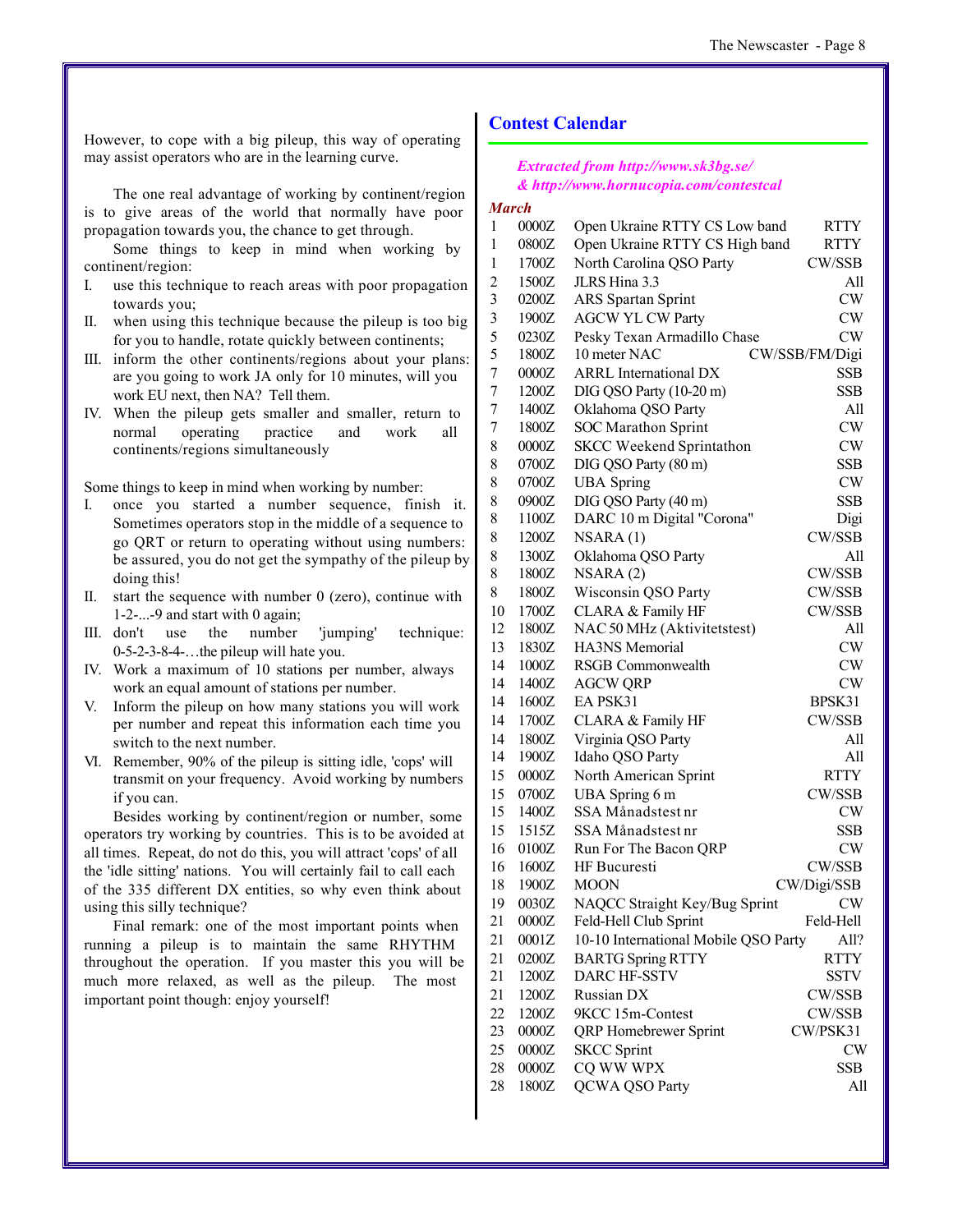#### **Radio Amateurs of Canada - New President**

At the February 24th, 2009 Radio Amateurs of Canada Board teleconference meeting, President Dave Goodwin, VE3AAQ/VO1AU, announced that he was resigning his position effective immediately. Dave indicated that his decision was motivated by his inability to devote enough time to RAC affairs because of a recent increase in personal and professional responsibilities. Dave became RAC President on Jan 1st, 2008 at the end of President Earle Smith's tenure. All attending the teleconference thanked Dave for the time he could devote to RAC's affairs both as a Director and then as President.

At the same teleconference meeting, the RAC Board elected Bob Cooke, VE3BDB, to be the RAC President until the end of the current term on Dec 31, 2009. Bob has a long history of working with RAC. His involvement started in the early 1990s as an Assistant Director and he was elected and served as RAC Ontario South Director from November 2001 to January 2005. He was then elected by the RAC Board as Vice president for Field Services, serving from January 2006 to February 2009 when he resigned to accept the appointment as President

#### **Minutes for February 9th, 2009 Submitted by Mark, VE4MAB**

Dick, VE4HK, moved to accept the January 2009 minutes 2nd by Adam, VE4SN - Carried

#### *Radio Course*

Albert spoke on the upcoming ham course. David, VE4DAR, asked how many have been enrolled.

#### *Field Day*

Rolf, VE4VZ spoke on Field Day. It will be at the executive's choice to go to Birds Hill with a booking by April 1 since he has had no luck with a city venue as the city will not allow for overnight stays and a deposit will need to be sent in for Birds Hill, site 5 of 6. He would prefer Site # 5 as it has a shelter.

#### *Flea Market*

Dick, VE4HK, spoke on field day which is on Sunday April 19, 2009. He has call the contact at the Heritage Victoria Community Centre to confirm. Tables at \$ 5 for WARC members and \$ 10 for non-members and commercial vendors, plus \$ 3 at the door.

#### *DX*

Adam, VE4SN spoke on DX. Things are slowly improving and this morning 20 meters was booming in. Look for KP5 and American group operating from February 12 to 26. One to look for is VE7CT who will be on this expedition. Mostly CW on 160 meters. QSL's done via N2OO. Derek, VE4HAY commented that Midway is coming back on the air and Rob, VE4RCJ, commented they have a web page to tell where they will be listening.

#### *Bill 5*

Derek, VE4HAY, spoke on Bill 5 It is basically set out to prohibit anything you operate in your hand that is a telephone. The legislature is not sitting yet and the bill has not gone through a second reading so there will be a chance for comments. Derek's name and Jeff, VE4MBQ are on the list to speak to the bill.

#### *RAC*

Devon, VE5DWR, is the new Midwest Director and Jan Schippers is the new section manager. Doug, VE4DWG is the new section emergency coordinator.

#### *Tower issues*

Derek, VE4HAY spoke on antenna structures - The next meeting with the City of Winnipeg is on March 10 and they are supposed to have a final draft of their proposal. Derek and Ed, VE4EAR and the cell phone companies all agree that because of an error on the city's part we can go up to 21 meters. Over 21 meters would require public meetings and discussions with neighbour. The city wants to ensure safe structures and only back or side yards are ok. Nothing in the front yard. Derek is pushing for the 21 meter limit to be the structure, not the elements of the antenna. Rick, VE4RA, commented that an engineer's stamp on a drawing is all you need.

#### *Treasure's report.*

Per Sue's printed report Albert reported our current balance is \$ 8751.02 with \$ 97 in income and \$ 58.68 in expenses. \$ 750 is outstanding with regard to DARF. Rick, VE4OV, asked about outstanding expenses from Hamfest and Derek commented we are waiting for funds from the Armed Forces. David, VE4 DAR, asked that we do a follow-up. Derek commented that he gave Sue a folder with the info which is about \$ 300 or so.

#### *ARES*

Dick, VE4HK, spoke on ARES advising the next meeting is Tuesday February 17 at the Sir William Stevenson Library at 7 PM Also, ARES is looking for

## *What have you done to "promote amateur radio this week"*

 That line we credit to an old News stalwart, Peter Parker with using in his old VK1 and VK3 casts many years ago and it still stands true *-WIA*